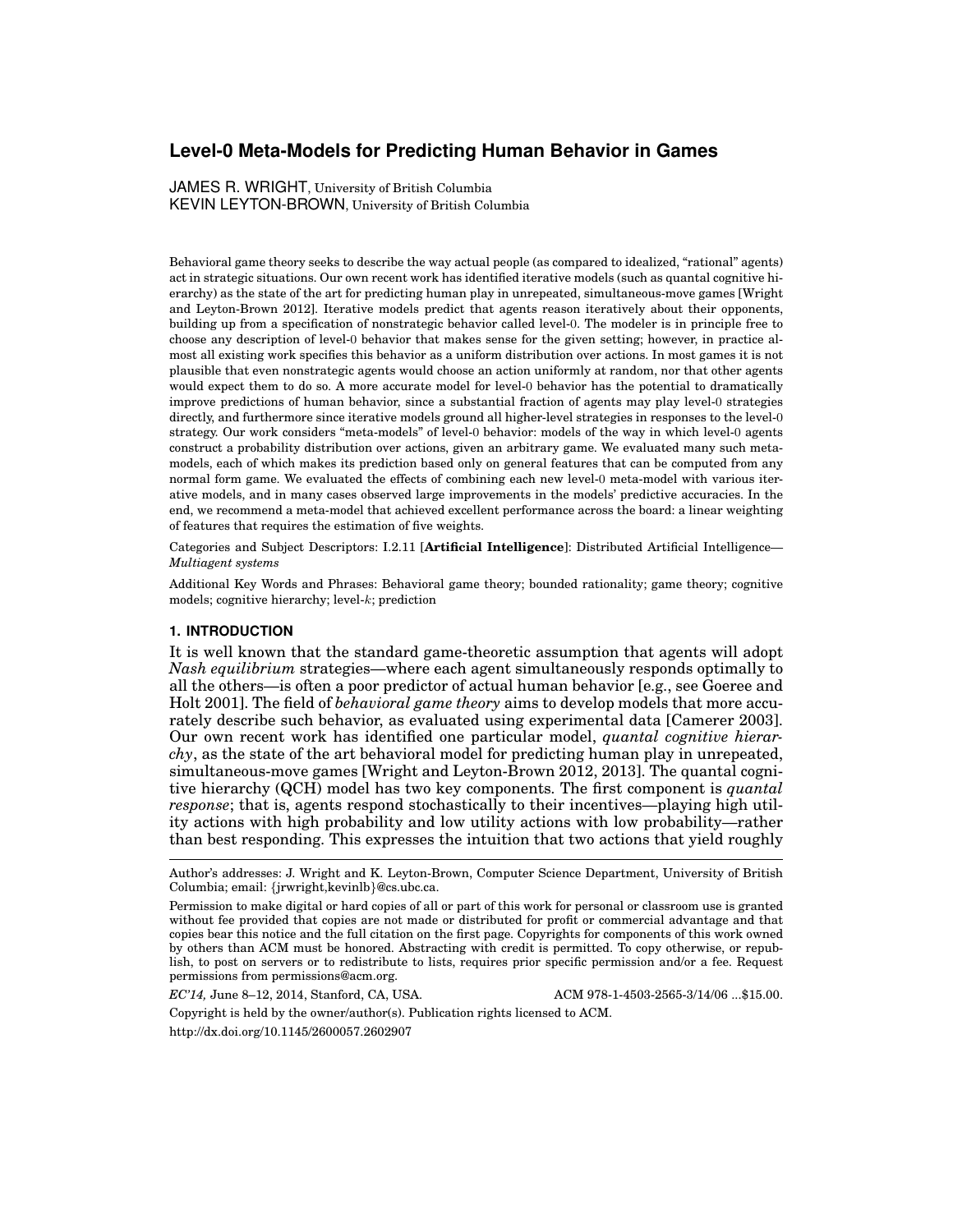equal utilities have a roughly equal chance of being chosen. The second component is *iterative reasoning*; that is, agents do not reason arbitrarily deeply about their opponents' beliefs about beliefs about beliefs, but instead start from a simple nonstrategic strategy<sup>1</sup> (the *level-*0 behavior), and then reason for some fixed number of iterations about responses to that strategy (e.g., a "level-2" agent quantally best responds to the combined behaviors of level-1 and level-0 agents).

Thus, in order to make use of a quantal cognitive hierarchy model one must first commit to a specification of level-0 behavior. Indeed, this is true of iterative models in general, such as cognitive hierarchy [Camerer et al. 2004] and level-k [Stahl and Wilson 1994; Nagel 1995; Costa-Gomes et al. 2001]. It is important to get this specification right, for two reasons. First, there is growing evidence that a substantial fraction of human players do act nonstrategically [Burchardi and Penczynski 2012; Wright and Leyton-Brown 2013]. Second, the level-0 model also effectively determines the predictions that will be made about strategic agents, because higher-level agents are assumed to act by responding strategically to lower-level agents' behavior.

Almost all work in the literature that uses iterative models adopts the specification that level-0 agents play a uniform distribution over actions. (In Section 5 we discuss the few exceptions of which we are aware, each of which is based on intuition about a specific setting of interest.) The uniform-distribution approach has the advantage that it does not require insight into a game's structure, and hence can be applied to any game. However, in many games it is not plausible that an agent would choose an action uniformly at random, nor that any other agent would expect them to do so. (For example, consider a dominated action that always yields very low payoffs for all players.)

In this paper we consider the question of how to do better. Specifically, we investigate general rules ("meta-models") that can be used to induce a level-0 specification from the normal-form description of an arbitrary game. In the next section we formally define our setting, and describe the data, methods, and model that we used in our work. In Section 3, we propose a richer level-0 meta-model, computable directly from the normal form of a game. (We also investigated and ruled out a wide range of alternative meta-models; for completeness, these are described in an appendix.) In Section 4 we present the results of an experimental evaluation of the level-k, cognitive hierarchy, and quantal cognitive hierarchy models, augmented to use our level-0 specification. We found that performance always improved relative to the uniform level-0 specification, often dramatically. We then briefly survey some related work in Section 5 before concluding in Section 6.

#### **2. FRAMEWORK**

We focus on unrepeated, simultaneous-move *normal-form games*. Formally, a normalform game G is a tuple  $(N, A, u)$ , where N is a finite set of *agents*;  $A = \prod_{i \in N} A_i$  is the set of possible *action profiles*;  $A_i$  is the finite set of *actions* available to agent *i*;  $u = \{u_i\}_{i \in N}$  is a set of *utility functions*  $u_i : A \to \mathbb{R}$ , each of which maps from an action profile to a utility for agent i. Let  $\Delta(X)$  denote the set of probability distributions over a finite set  $X$ . Overloading notation, we represent the expected utility of a profile of mixed strategies  $s \in S = \prod_{i \in N} \Delta(A_i)$  by  $u_i(s)$ . We use the notation  $a_{-i}$  to refer to the joint actions of all agents except for  $i.$  Our objective is to find a behavioral model which maps from a game description  $G$  and a (human) agent  $i$  to a probability distribution

<sup>&</sup>lt;sup>1</sup>In this work, we refer to agents that form explicit beliefs about the beliefs and/or behaviors of the other agents as "strategic," and agents that do not reason about other agents in this way as "nonstrategic", hence the oxymoronic-seeming "nonstrategic strategy". Nonstrategic should not be taken as a synonym for unsophisticated or thoughtless. Some of the level-0 behavior that we describe below is rather sophisticated.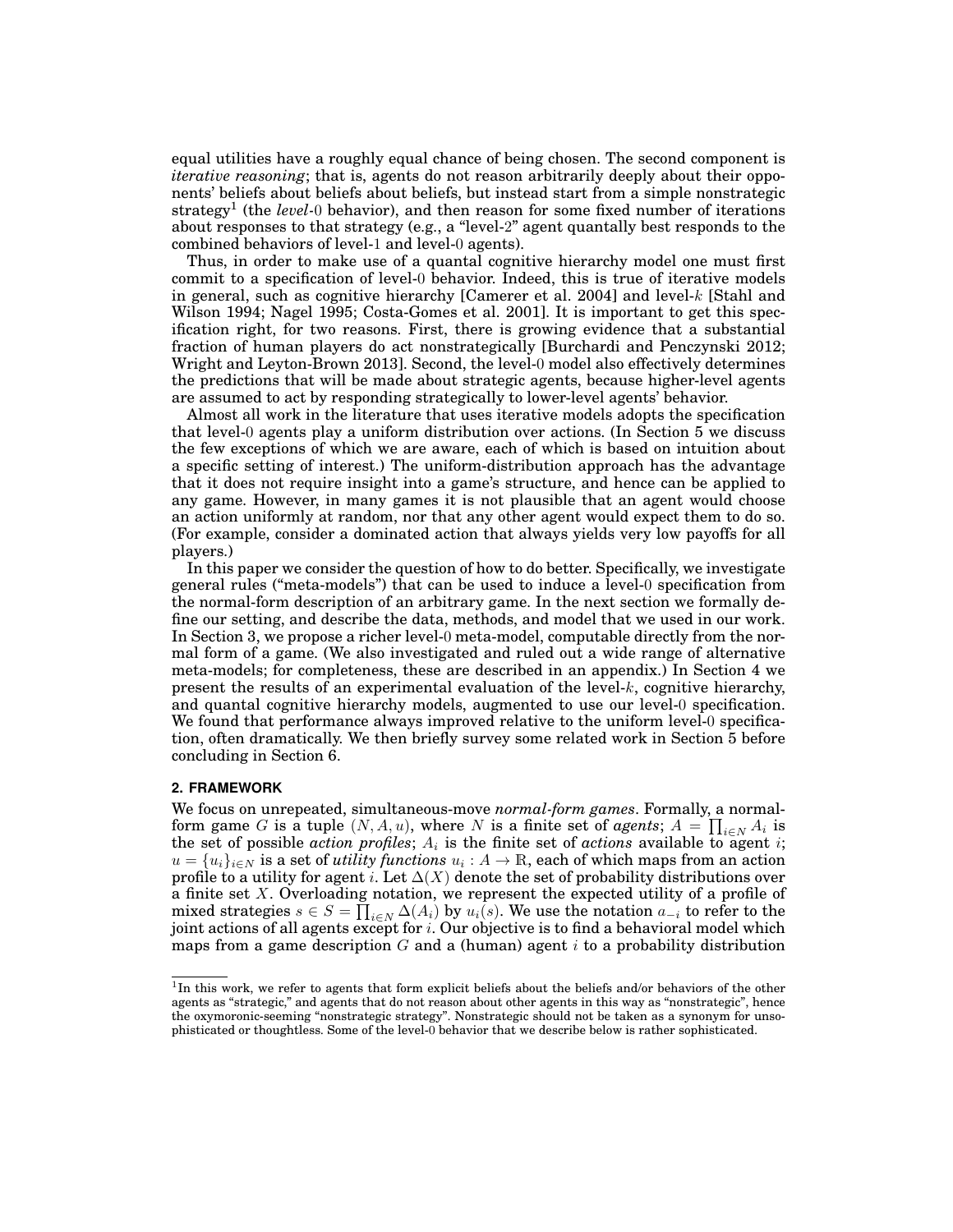over i's action set  $A_i$  that predicts i's behavior in G. In this section we first describe the model that we have shown achieves state-of-the-art performance in predicting human behavior, Spike-Poisson QCH [Wright and Leyton-Brown 2013]. We then describe the dataset and methods that we used to learn parameters and evaluate the performance of extensions to Spike-Poisson QCH.

## **2.1. Quantal Cognitive Hierarchy**

The first key component of the quantal cognitive hierarchy model is quantal best response. Like most of the behavioral literature, we use the logit specification of this concept.

 $Definition 2.1$  (*Quantal best response*). Let  $u_i(a_i, s_{-i})$  be agent i's expected utility when playing action a<sub>i</sub> against strategy profile s<sub>−i</sub>. Then a *quantal best response*  $QBR_i(s_{-i};\lambda)$  by agent  $i$  to  $s_{-i}$  is a mixed strategy  $s_i$  such that

$$
s_i(a_i) = \frac{\exp[\lambda \cdot u_i(a_i, s_{-i})]}{\sum_{a'_i} \exp[\lambda \cdot u_i(a'_i, s_{-i})]},
$$
\n(1)

where  $\lambda$  (the *precision*) represents agents' sensitivity to utility differences.

 $\Box$ 

Note that unlike (classical) best response, which is a set-valued function, quantal best response always returns a single mixed strategy. When  $\lambda = 0$ , quantal response mixes uniformly over all of the agents' actions; as  $\lambda \to \infty$ , quantal best response approaches best response.

The second key component of the quantal cognitive hierarchy model is iterative response, in which higher-level agents reason about and respond to lower-level agents. Describing the distribution of different levels in the population of agents is a crucial decision. We use the Spike-Poisson specification of this distribution [Wright and Leyton-Brown 2013].

*Definition* 2.2 (*Spike-Poisson QCH model*). Let Poisson $(m, \tau)$  denote a Poisson distribution with mean  $\tau$  evaluated at index m. Let

$$
g(m) = \begin{cases} \epsilon + (1-\epsilon)\text{Poisson}(m;\tau) & \text{if } m = 0,\\ (1-\epsilon)\text{Poisson}(m;\tau) & \text{otherwise.} \end{cases}
$$

Let  $QBR_i(s_{-i};\lambda)$  denote i's quantal best response to the strategy profile  $s_{-i}$ , given precision parameter  $\lambda$ . Let

$$
\pi_{i,0:m} = \sum_{\ell=0}^{m} g(\ell) \frac{\pi_{i,\ell}}{\sum_{\ell'=0}^{m} g(\ell')}
$$

be the "truncated" distribution over actions predicted for an agent conditional on that agent's having level  $0 \leq \ell \leq m$ . Now we can define  $\pi_{i,m} \in \Delta(A_i)$ , the distribution over actions predicted for an agent i with level m by the Spike-Poisson QCH model:

$$
\pi_{i,0}^{\varnothing}(a_i) = |A_i|^{-1}
$$
  

$$
\pi_{i,m}(a_i) = QBR_i(\pi_{i,0:m-1}; \lambda).
$$

Notice that  $\pi_{i,j}^{\varnothing}$  $\sum_{i,0}^{\varnothing}$  is just the uniform distribution; that is, level-0 agents randomize uniformly among their actions. In Section 3, we will construct more plausible definitions of level-0 behavior by replacing  $\pi^{\emptyset}_{i,0}$  with richer distributions. This baseline model thus has three parameters: the mean of the Poisson distribution  $\tau$ , the spike probability  $\epsilon$ , and the precision  $\lambda$ . The overall predicted distribution of actions is a weighted sum of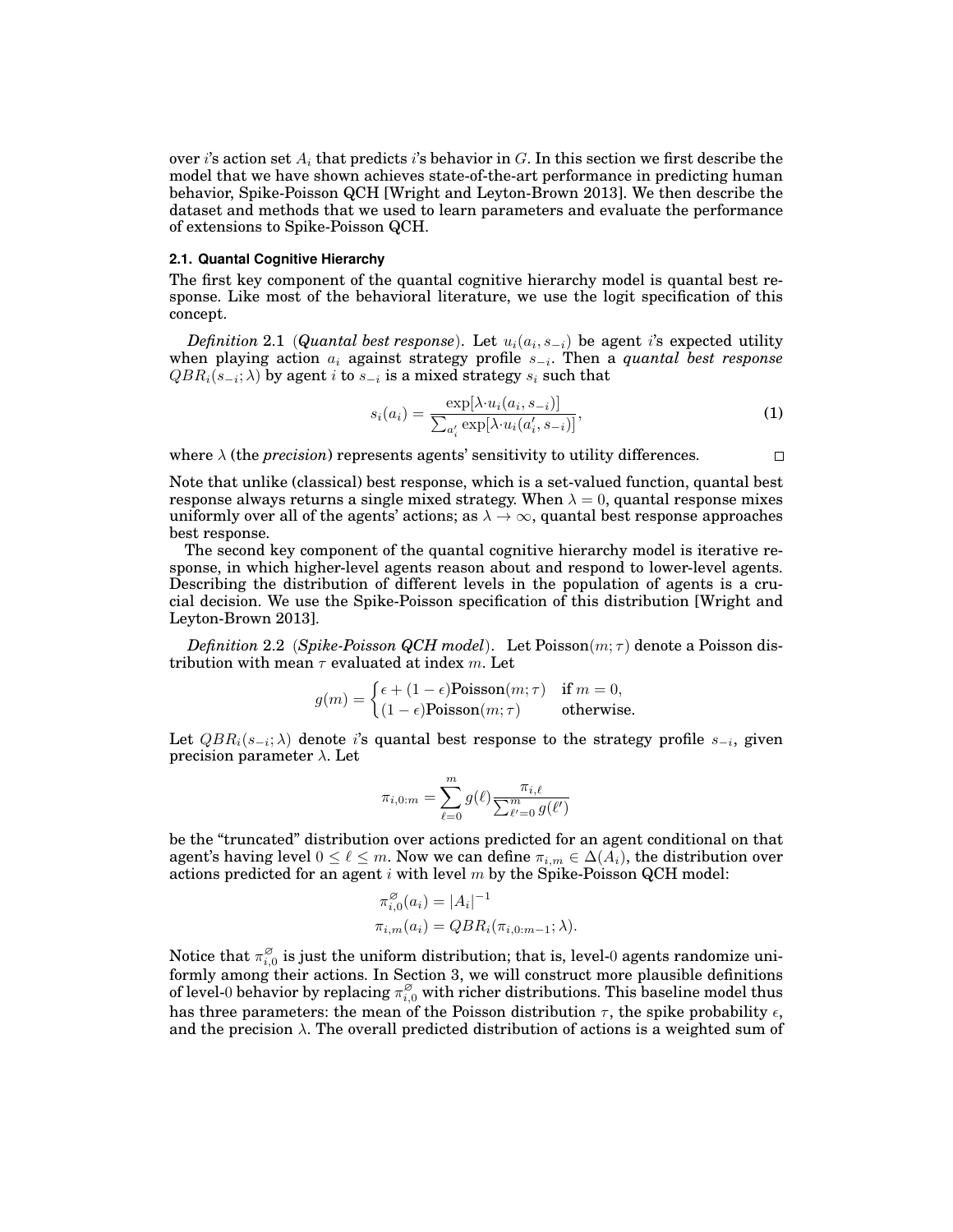| Table I. Our datasets; units are in expected value. |  |  |  |  |  |  |  |  |  |
|-----------------------------------------------------|--|--|--|--|--|--|--|--|--|
|-----------------------------------------------------|--|--|--|--|--|--|--|--|--|

| Name               | Source                              | Games | $\boldsymbol{n}$ | Units   |
|--------------------|-------------------------------------|-------|------------------|---------|
| SW94               | Stahl and Wilson [1994]             | 10    | 400              | \$0.025 |
| <b>SW95</b>        | Stahl and Wilson [1995]             | 12    | 576              | \$0.02  |
| CGCB98             | Costa-Gomes et al. [1998]           | 18    | 1566             | \$0.022 |
| GH <sub>01</sub>   | Goeree and Holt [2001]              | 10    | 500              | \$0.01  |
| CVH <sub>03</sub>  | Cooper and Van Huyck [2003]         | 8     | 2992             | \$0.10  |
| HSW01              | Haruvy et al. [2001]                | 15    | 869              | \$0.02  |
| H <sub>S07</sub>   | Haruvy and Stahl [2007]             | 20    | 2940             | \$0.02  |
| SH08               | Stahl and Haruvy [2008]             | 18    | 1288             | \$0.02  |
| COMBO <sub>8</sub> | 400 samples from each dataset above | 111   | 3200             | \$0.01  |
| RPC09              | Rogers et al. [2009]                | 17    | 1210             | \$0.01  |

the distributions for each level:

$$
\Pr(a_i | G, \tau, \epsilon, \lambda) = \sum_{\ell=0}^{\infty} g(\ell) \pi_{i,\ell}(a_i). \quad \Box
$$

In previous work, we found that the distributions of levels with the highest posterior probability tended to have large proportions of level-0 agents (the "spike") and level-2 agents, but very few level-1 agents [Wright and Leyton-Brown 2012, 2013]. (We also found that the number of higher-level agents decreased steadily after level 2). The spike-Poisson specification allows us to represent a distribution with such a shape much more closely than the more common Poisson distribution, which is unimodal. At the same time, it requires only two parameters, unlike a categorical distribution, which requires a number of parameters linear in the maximum level.

#### **2.2. Data**

We analyzed data from the nine experimental studies summarized in Table I. In Stahl and Wilson [1994] experimental subjects played 10 normal-form games, where every point represented a 1% chance (per game) of winning \$2.50. In Stahl and Wilson [1995], subjects played 12 normal-form games, where each point of payoff gave a 1% chance (per game) of winning \$2.00. In Costa-Gomes et al. [1998] subjects played 18 normalform games, with each point of payoff worth 40 cents. However, subjects were paid based on the outcome of only one randomly-selected game. Goeree and Holt [2001] presented 10 games in which subjects' behavior was close to that predicted by Nash equilibrium, and 10 other small variations on the same games in which subjects' behavior was *not* well-predicted by Nash equilibrium. The payoffs for each game were denominated in pennies. We included the 10 games that were in normal form. In Cooper and Van Huyck [2003], agents played the normal forms of 8 games, followed by extensive form games with the same induced normal forms; we include only the data from the normal-form games. Payoffs were denominated in 10 cent units. In Haruvy et al. [2001], subjects played 15 symmetric  $3 \times 3$  normal form games. The payoffs were "points" representing a percentage chance of winning \$2.00 for each game. In Haruvy and Stahl [2007], subjects played 20 games, again for payoff points representing a percentage chance of winning \$2.00 per game. Stahl and Haruvy [2008] present new data on 15 games that contain strategies that are dominated in ways that are "obvious" to varying degrees, again for percentage chances of winning \$2.00 per game. Finally, in Rogers et al. [2009], subjects played 17 normal-form games, with payoffs denominated in pennies.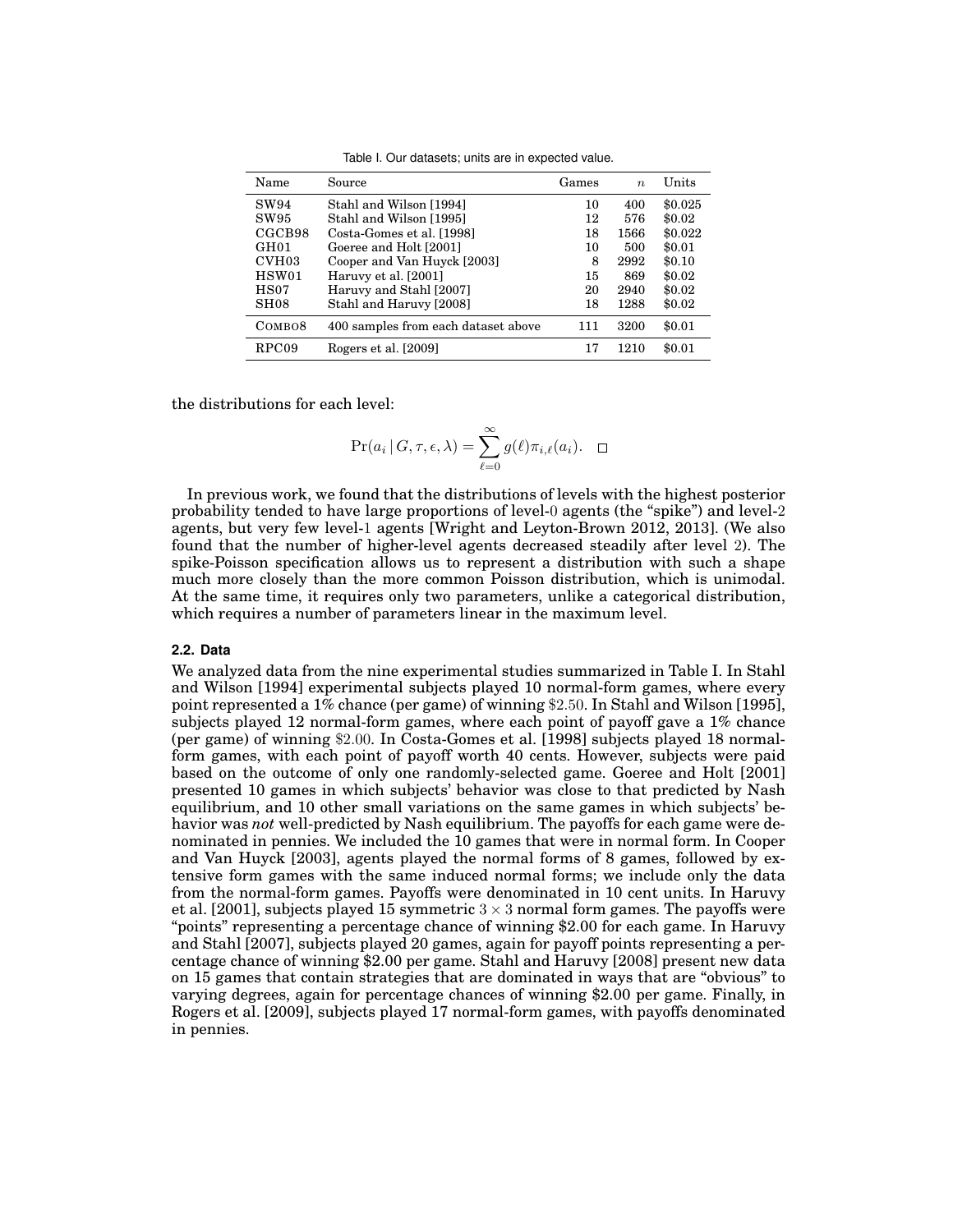We represent each observation of an action by an experimental subject as a pair  $(G, a_i)$ , where  $a_i$  is the action that the subject took when playing as player i in game G. All games had two players, so each single play of a game generated two observations.

Rather than analyze each dataset separately, we combined eight<sup>2</sup> of them into a single omnibus dataset (COMBO8) containing observations from each source dataset. To ensure that each was equally represented, despite their differences in size, we included exactly 400 observations from each dataset (sampled uniformly without replacement). We also renormalized all games so that their payoffs were in expected cents. This was important because the precision parameter for quantal response is not *scale invariant*: the correct value of  $\lambda$  can differ depending upon the units in which payoffs are expressed.

## **2.3. Methods**

To evaluate a given model's performance, we performed 10 rounds of 10-fold crossvalidation, following our past work [Wright and Leyton-Brown 2010]. Specifically, for each round, we randomly divided the dataset into 10 parts. For each of the 10 ways of selecting 9 parts from the 10, we computed the maximum likelihood estimate of the model's parameters based on those 9 parts, using the Covariance Matrix Adaptation Evolution Strategy (CMA-ES) algorithm [Hansen and Ostermeier 2001]. We then determined the log likelihood of the remaining part given the prediction. We call the average of this quantity across all 10 parts the *cross-validated log likelihood*. The average (across rounds) of the cross-validated log likelihoods is distributed according to a Student's-t distribution [see, e.g., Witten and Frank 2000]. We compared the predictive power of different behavioral models by comparing the average cross-validated log likelihood of the dataset under each model. We say that one model predicted significantly better than another when the 95% confidence intervals for the average cross-validated log likelihoods do not overlap.

We use likelihood as our scoring criterion because we are attempting to measure how closely the predicted distribution of play matches an underlying "true" distribution of play, based on a finite sample from this distribution. Although "accuracy" has a more intuitive interpretation, it has the undesirable property of only being sensitive to the most likely action; in contrast, we are interested in accurately modeling the entire distribution of play.

In Section 4.3, we analyze posterior distributions over the parameters of the models we consider. To compute these posteriors, we used a sequential Monte Carlo technique called annealed importance sampling, or AIS [Neal 2001]. AIS allows for efficient sampling from high dimensional distributions, similarly to Markov Chain Monte Carlo (MCMC) techniques. We used the proposal distributions and hyperparameters described in Wright and Leyton-Brown [2012]. We used the following uninformative prior distributions for the parameters of the QCH model and weighted linear metamodel (see Section 3):

$$
\epsilon \sim U[0, 1]
$$
  
\n
$$
\tau \sim U[0, 20]
$$
  
\n
$$
\lambda \sim U[0, 20]
$$
  
\n
$$
\mathbf{w} \sim \text{Dirichlet}(1, 1, 1, 1, 1, 1)
$$

The Dirichlet distribution on the weight vector amounts to a uniform distribution over all coefficient vectors that sum to 1. The prior distribution for  $\lambda$  warrants particular at-

<sup>2</sup>We held out the RPC09 dataset to test whether we had overfit the COMBO8 data during model selection (see Section 2.3). We chose RPC09 for this task because it contains the widest variety of game types.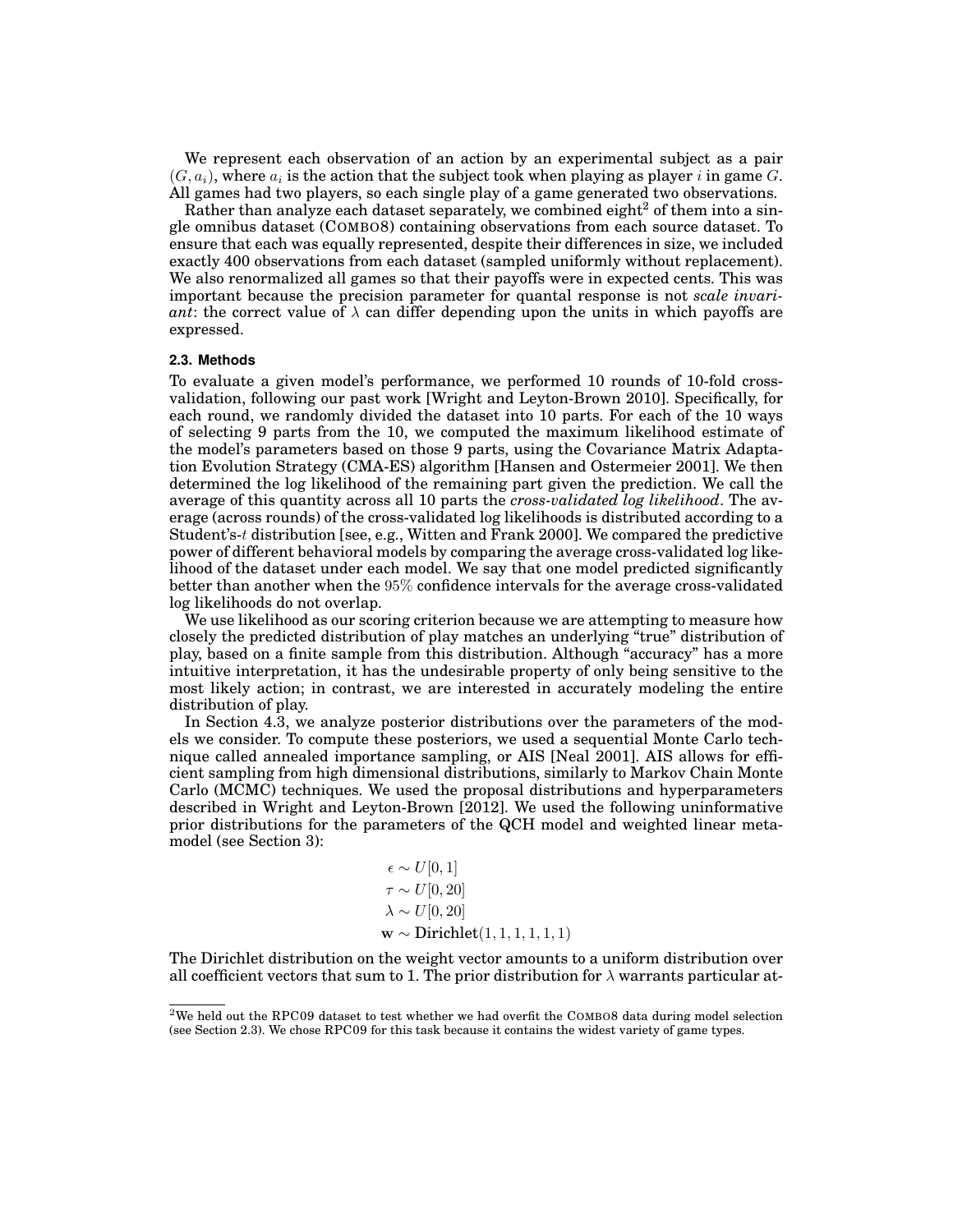tention. A more conventional choice of prior for a scaling parameter such as  $\lambda$  would be an exponential distribution. We chose to use a uniform distribution with wide support instead, to ensure that we would not privilege smaller values of  $\lambda$ , as the maximum likelihood fits for  $\lambda$  on COMBO8 tended to be rather small. The posterior medians were essentially identical to the maximum likelihood fits in the end, even with a prior that placed most of its weight on values above 1.

We performed our experiments on the hermes cluster of WestGrid (www.westgrid.ca), which consists of 2112 cores, each having either 2GB or 4GB of RAM. In total, the results reported in this paper required approximately 16 CPU years of machine time, primarily for model fitting.

# **3. LEVEL-0 META-MODEL**

In this section we present a "meta-model" for computing a distribution of play for level-0 agents. This model can be applied to any normal form game, without relying on any game-specific domain expertise. We settled on this model after exploring a much larger range of other models not described here; see Appendix A for details. The model is based on features computed for each of an agent's action. We first describe each feature, and then describe the way that we combine them to obtain a level-0 prediction.

# **3.1. Level-0 Features**

The core idea of our work is that nonstrategic behavior need not be uniform. How then might a nonstrategic agent behave? We argue that agents consider simple rules ("features") that recommend one or more actions. (Thus, all of our features have range  $\{0, 1\}$ .) To be eligible for inclusion in our level-0 specification, we required that rules not depend on beliefs about the actions of other agents in a game. The rules we propose below depend only on a game's payoff structure. Like the meta-model itself, we obtained this list by exploring a much larger space of candidate features (many of which took on real rather than Boolean values); again, see Appendix A for details.

For each feature, we briefly describe its motivation and then formally define it. Many of our features have been investigated in both the classical and behavioral game theory literature in other contexts. In particular, the maxmax payoff, maxmin payoff, and maxmax efficiency features correspond to the *Optimistic*, *Pessimistic*, and *Altruistic* nonstrategic types in Costa-Gomes et al. [2001].

*3.1.1. Maxmin payoff.* A maxmin action for agent  $i$  is the action with the best worst-case guarantee. That is,

$$
f^{\text{maxmin}}(a_i) = \begin{cases} 1 & \text{if } a_i \in \arg \max_{a'_i \in A_i} \min_{a_{-i} \in A_{-i}} u_i(a'_i, a_{-i}), \\ 0 & \text{otherwise.} \end{cases}
$$

This is the safest action to play against hostile agents.

*3.1.2. Maxmax payoff.* In contrast, a maxmax action for agent i is the action with the best best case. That is,

$$
f^{\max \max}(a_i) = \begin{cases} 1 & \text{if } a_i \in \arg \max_{a'_i \in A_i} \max_{a_{-i} \in A_{-i}} u_i(a'_i, a_{-i}), \\ 0 & \text{otherwise.} \end{cases}
$$

An agent who wishes to maximize his possible payoff will play a maxmax action.

*3.1.3. Minimax regret.* Savage [1951] proposed the *minimax regret* criterion for making decisions in the absence of probabilistic beliefs. In a game theoretic context, it works as follows. For each action profile, an agent has a possible *regret*: how much more utility could the agent have gained by playing the best response to the other agents' actions?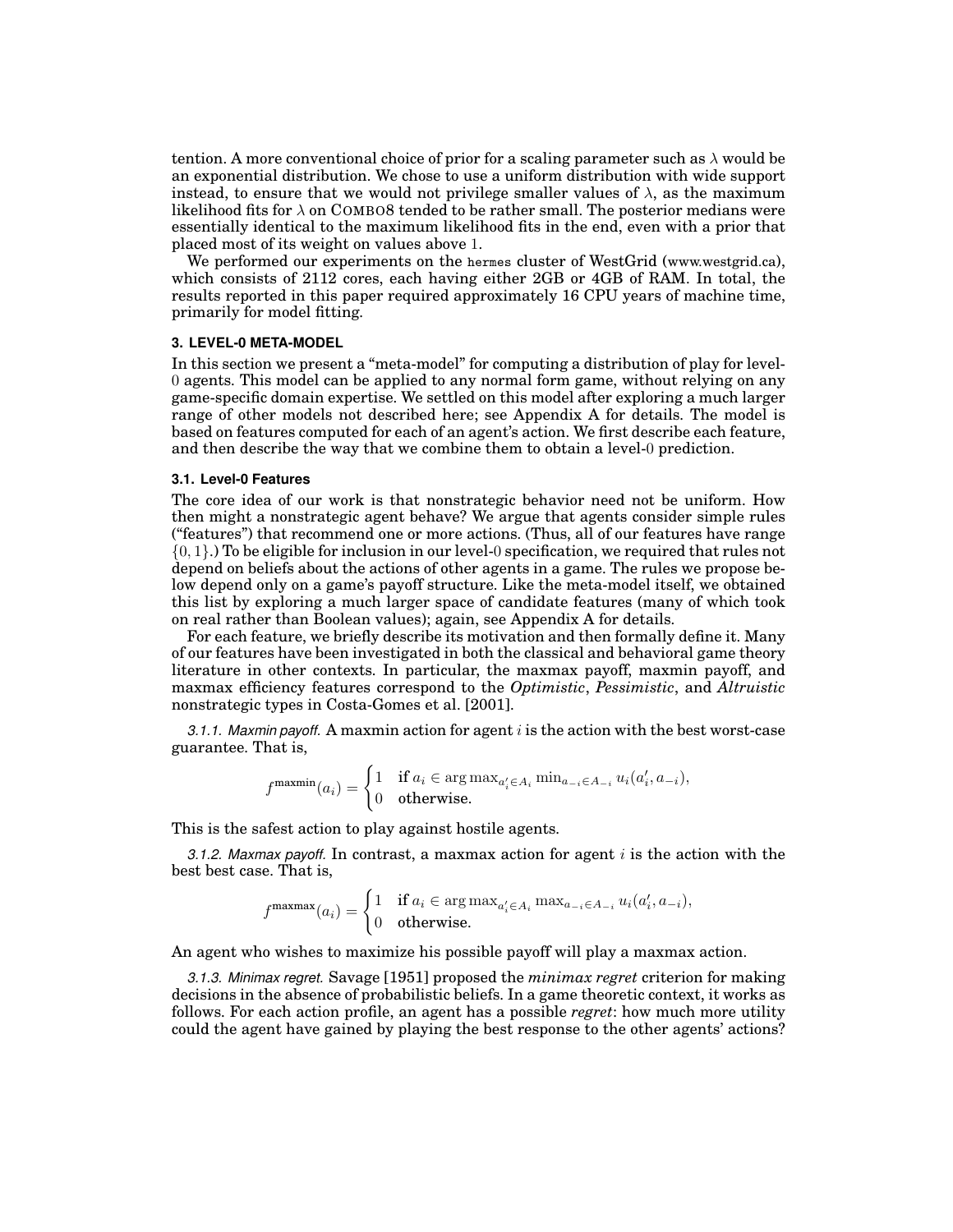Each of the agent's actions is therefore associated with a vector of possible regrets, one for each possible profile of the other agents' actions. A minimax regret action is an action whose maximum regret (in the vector of possible regrets) is minimal. That is, if

$$
r(a_i, a_{-i}) = u_i(a_i, a_{-i}) - \max_{a_i^* \in A_i} u_i(a_i^*, a_{-i})
$$

is the regret of agent  $i$  in action profile  $(a_i, a_{-i})$ , then

$$
f^{\text{mmr}}(a_i) = \begin{cases} 1 & \text{if } a_i \in \arg\min_{a'_i \in A_i} \max_{a_{-i} \in A_{-i}} r(a_i, a_{-i}), \\ 0 & \text{otherwise.} \end{cases}
$$

*3.1.4. Fairness.* A concern for the fairness of outcomes is a common feature of human play in strategic situations, as has been confirmed in multiple behavioral studies, most famously in the Ultimatum game [Thaler 1988; Camerer and Thaler 1995]. Let the unfairness of an action profile be the difference between the maximum and minimum payoffs among the agents under that action profile:

$$
d(a) = \max_{i,j \in N} u_i(a) - u_j(a).
$$

Then a "fair" outcome minimizes this difference in utilities. The *fairness* feature selects every action which is part of a minimally unfair action profile.

$$
f^{\text{fair}}(a_i) = \begin{cases} 1 & \text{if } a_i \in \arg\min_{a_i' \in A_i} \min_{a_{-i} \in A_{-i}} d(a_i', a_{-i}), \\ 0 & \text{otherwise.} \end{cases}
$$

*3.1.5. Efficiency.* A final reason that a nonstrategic agent might find an action profile desirable is that it produces the best overall benefit to the collection of agents. The *efficiency* feature selects every action that is part of some action profile that maximizes the sum of utilities:

$$
f^{\text{efficient}}(a_i) = \begin{cases} 1 & \text{if } a_i \in \arg\max_{a_i' \in A_i} \max_{a_{-i} \in A_{-i}} \sum_{j \in N} u_j(a_i', a_{-i}), \\ 0 & \text{otherwise.} \end{cases}
$$

#### **3.2. Weighted Linear Meta-Model**

The model of level-0 behavior that we recommend is a linear weighting of "informative" features for a game. We call a feature informative when it is able to distinguish at least one pair of actions.

*Definition* 3.1 (*Informative features*). A feature f is *informative* in a game G if there exists  $i \in N$  and  $a_i, a'_i \in A_i$  such that  $f(a_i) \neq f(a'_i)$ . Let *I* be an indicator function for informative features:

$$
I(f) = \begin{cases} 1 & \text{if } \exists i \in N, a_i, a'_i \in A_i : f(a_i) \neq f(a'_i), \\ 0 & \text{otherwise.} \end{cases}
$$

The weighted linear specification of level-0 behavior produces a prediction over actions for a given agent by taking a weighted sum of feature outputs for each action, and then normalizing to produce a distribution.

*Definition* 3.2 (*Weighted linear level-*0 *specification*). Let F be a set of features mapping from an action to  $\{0,1\}$ .<sup>3</sup> For each feature  $f \in F$ , let  $w_f \in [0,1]$  be a weight

<sup>3</sup>We restrict attention to binary features, but this model is easily extended to real-valued features.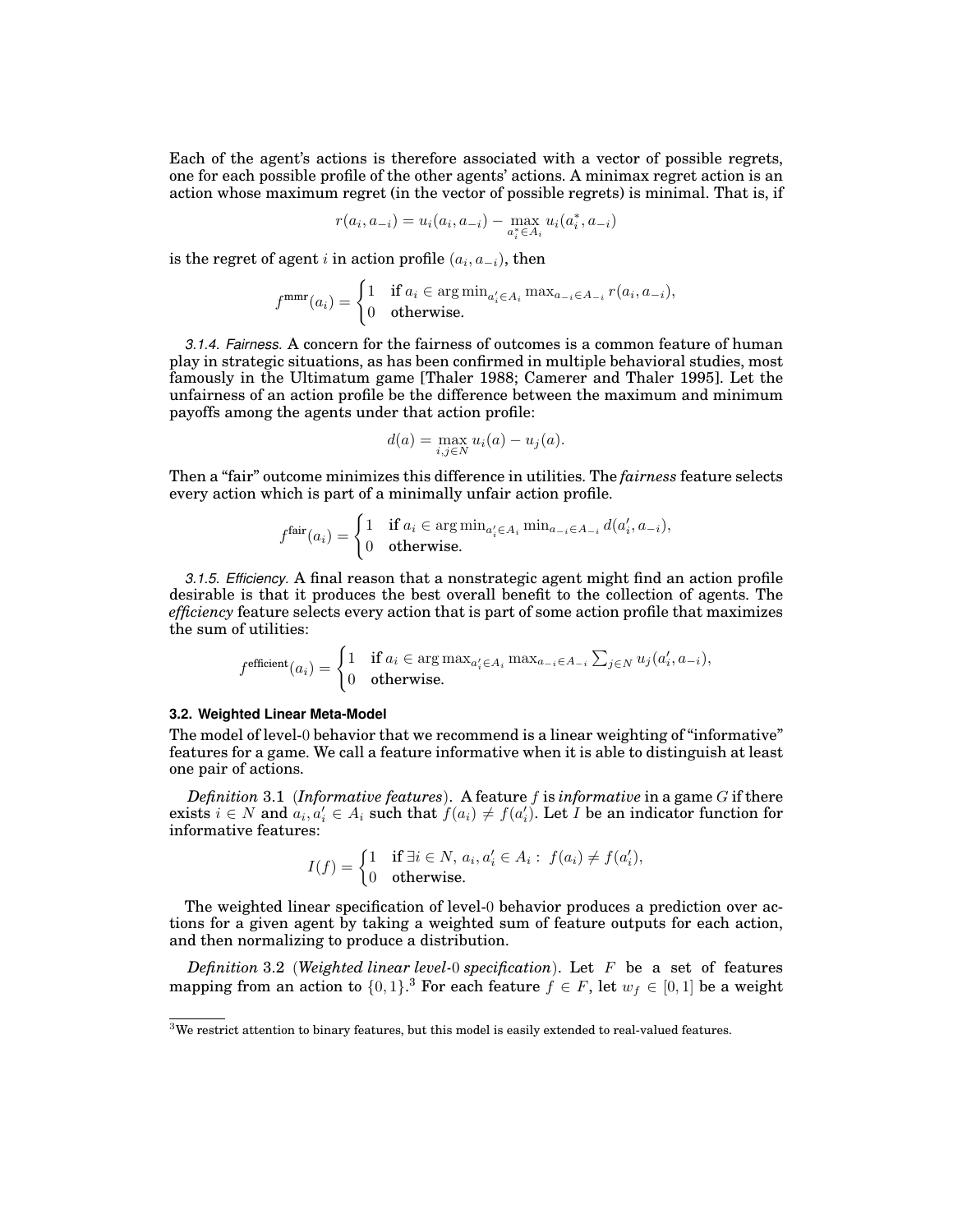

Fig. 1. Average likelihood ratios of model predictions to random predictions across different models. The "efficient frontier" of models from our past work [Wright and Leyton-Brown 2012] is indicated in green; the rightmost "uniform L0" datapoint is QCH5, the best-performing model from that work. The solid black dot is the weighted linear meta-model that we describe in later sections. The open circles are the weighted linear model using different subsets of features. The blue X's are alternative meta-models that we considered; observe that many of them perform worse than the uniform meta-model.

parameter. Let  $\sum_{f \in F} w_f \leq 1$ , and let  $w_0 = 1 - \sum_{f \in F} w_f$ . Then the *weighted linear level-*0 *specification* predicts the following distribution of actions for level-0 agents:

$$
\pi_{i,0}^F(a_i) = \frac{w_0 + \sum_{f \in F} w_f I(f) f(a_i)}{\sum_{a_i' \in A_i} w_0 + \sum_{f \in F} w_f I(f) f(a_i')}.
$$

Notice that  $\pi^F_{i,0}$  reduces to the uniform distribution  $\pi^\varnothing_{i,0}$  when no features are informative.

Given an iterative model, we can construct an extended iterative model by replacing its level-0 specification. For example, we extended the Spike-Poisson QCH model of Section 2.1 by replacing  $\pi^{\varnothing}_{i,0}$  with  $\pi^F_{i,0}$ , setting F to be the set of features presented in Section 3.1.

# **4. RESULTS**

In this section we present the results of our experiments. First, we justify our choice of the weighted linear meta-model by illustrating the outcome of our model selection procedure. Second, we more deeply investigate the performance of our selected level-0 meta-model when combined with multiple iterative models. Finally, we interpret the values we fit for the weighted linear meta-model's parameters.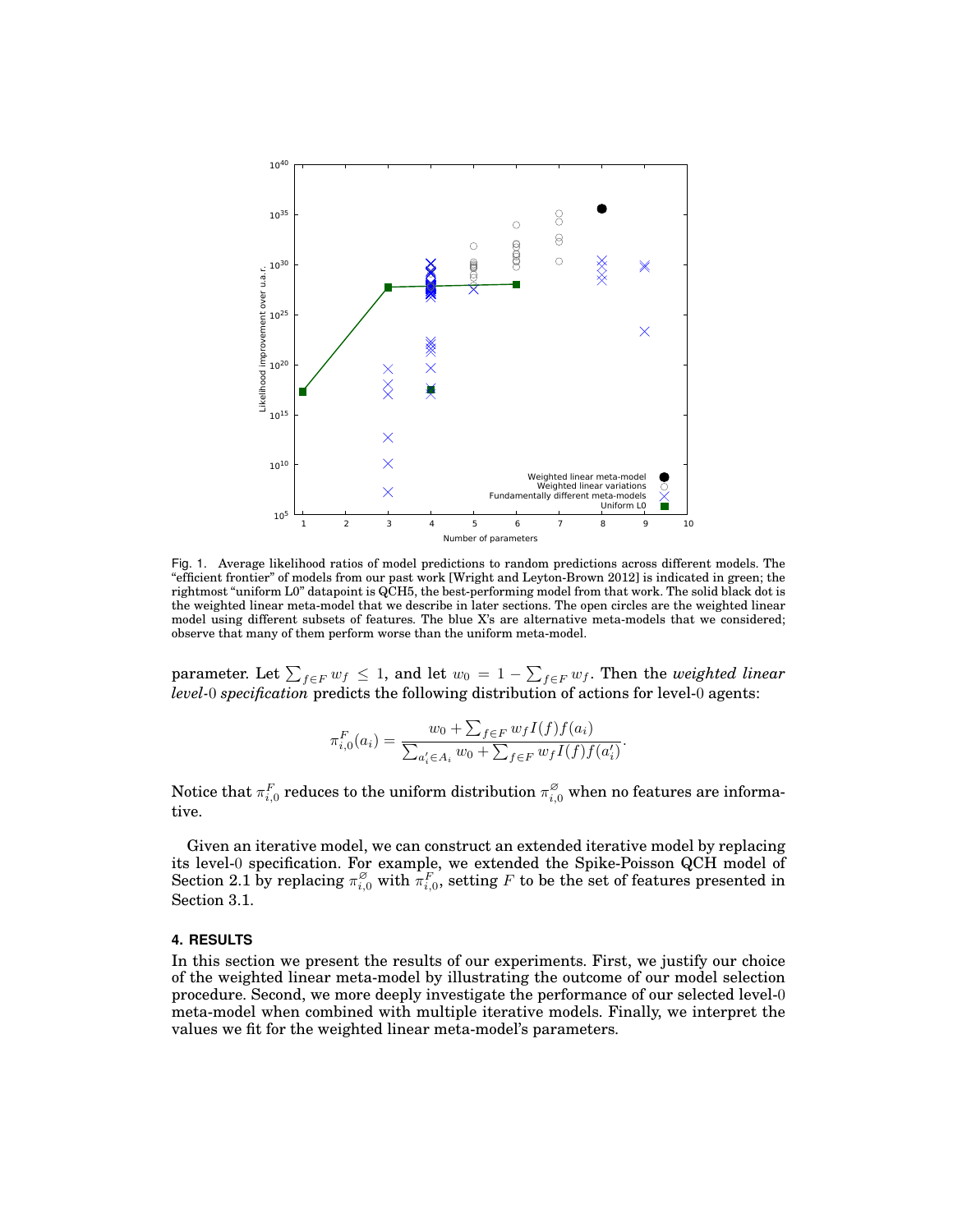#### **4.1. Model Selection**

In our attempts to design a highly predictive level-0 meta-model, we explored a wide range of alternative meta-model and feature specifications (see Appendix A). This section describes the range of empirical performance we obtained across the different meta-models we investigated, and thus helps to explain our focus on the weighted linear meta-model. We also investigated *variants* of this meta-model, evaluating all subsets of our five features. In the end, we selected weighted linear with all five (binary) features.

Our methodology for model selection was as follows. We evaluated candidate metamodels in terms of their cross-validated likelihood on the COMBO8 dataset when used in conjunction with the spike-Poisson QCH model. We used cross-validation to guard against overfitting the parameters of the models that we evaluated. To ensure that our results were not skewed because we had selecting a model that was overly specialized to a single dataset or because we had overfit this dataset via model selection itself, we also held out one dataset (RPC09) for final testing, which we did not consider until the experiments reported in Section 4.2.

Figure 1 shows the performance of all the models that we considered. The x-axis indicates the total number of parameters when the given meta-model is combined with  $(3$ -parameter) spike-Poisson; the y-axis indicates the cross-validated performance of the model on COMBO8. The solid black datapoint is the 8-parameter weighted linear meta-model that we selected. The gray circles are variations on the weighted linear model (feature subsets). To help give meaning to the likelihood improvement scale, we also include the performance of four iterative models from the literature, all of which use uniform level-0 specifications. The green line connects Poisson-CH, spike-Poisson QCH and QCH5, three models which our past work [Wright and Leyton-Brown 2013] identified as lying on a Pareto frontier trading off complexity with performance. This allows us to put our dramatic performance improvements using richer level-0 models in the context of earlier improvements: QCH5 achieved less than a factor of 10 better performance than spike-Poisson QCH in exchange for doubling the number of parameters; in contrast weighted linear improves upon spike-Poisson's performance by a factor of 100,000,000.<sup>4</sup>

We also explored several real-valued versions of our set of features in addition to the binary valued versions presented in Section 3.1. We were surprised to discover that they tended to yield worse performance than the same meta-model with binary-only features.<sup>5</sup>

# **4.2. Model Performance**

We compared the predictive performance of three iterative models using two different specifications of level-0 behavior. The results are displayed in Figure 2. The y-axis gives the average ratio of the cross-validated likelihood of the extended models' predictions divided by the likelihood of a uniform random prediction; in other words, each bar is the factor by which an extended model predicts better than a purely random guess. We present results for both cross-validation (i.e., testing on held-out data from the same

 $^{4}$ In all cases, note that because we consider cross-validated likelihood ratios, we do not need to worry that more flexible models achieve better performance because they overfit their training data.

<sup>5</sup>We also explored several features based on the idea that agents may be drawn to "salient" actions for reasons unrelated to the structure of the game (e.g., based on payoff values' position in the game matrix or number of digits). Some of these features did prove useful, but we nevertheless omitted them from our final analysis. This was because we wanted to focus on meta-models that were completely general, in the sense of being based entirely on the mathematical structure of the game, without requiring details of the game's presentation; and indeed, in our dataset it was not always clear how a given game had been presented to subjects, making the features ambiguous.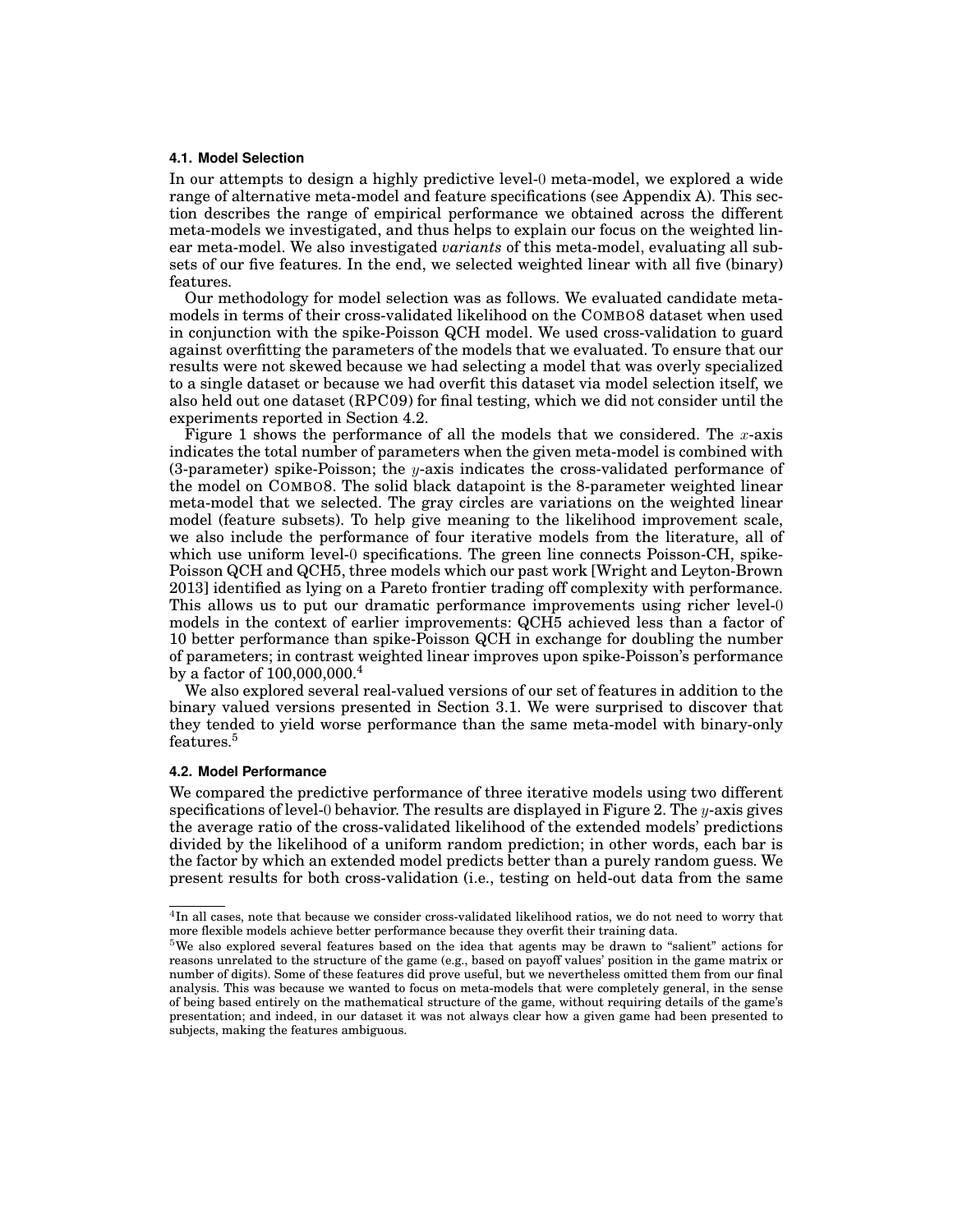

(a) Cross-validated performance on COMBO8.

(b) Cross-validated performance on RPC09.

Fig. 2. Average likelihood ratios of model predictions to random predictions, with 95% confidence intervals. Results are shown for three different iterative models (Poisson cognitive hierarchy [Camerer et al. 2004], level-k [Costa-Gomes et al. 2001], and spike-Poisson quantal cognitive hierarchy [see Section 2.1 and Wright and Leyton-Brown 2013]) using two different level-0 meta-models (uniform randomization and weighted linear (Section 3.2)).

distribution used to train the model) and RPC09, a dataset that we did not use for any purpose—including the evaluation of different candidate meta-models and features before generating the figure presented here. Observe that while the differences seem smaller on RPC09, this is largely an artifact of the way likelihood ratios are computed: RPC09 has about half as many data points as COMBO8, and all things being equal, likelihood differences grow with dataset size. Notice also that the difference between the three models under a uniform level-0 specification are small on RPC09; this may indicate that there is just less room for improvement in this dataset for a more sophisticated model to extract.

The weighted linear model used all five features productively, but two of them had much higher weights (see Section 4.3). Nevertheless, omitting the remaining three features consistently worsened prediction performance.

The weighted linear meta-model achieved the best performance when used to augment each of the three iterative models. The worst-performing models benefited disproportionately from the weighted linear meta-model, especially on COMBO8. Spike-Poisson QCH performed decisively better than the other two models under a uniform level-0 meta-model, but the three models had much more similar (and improved) performance under a weighted linear meta-model.

#### **4.3. Parameter Analysis**

In this section, we examine and interpret the posterior distributions for the spike-Poisson model's parameters under the two different level-0 specifications, following methodology described in our past work [Wright and Leyton-Brown 2012]. Here we concentrate on the COMBO9 dataset; our findings for RPC09 were qualitatively similar except for one exception, noted below.

Figure 3 shows the marginal posterior distribution for each level in the population (up to level 3), for both the weighted linear meta-model and the uniform meta-model. There were two broad patterns. The first was a striking shift of probability mass from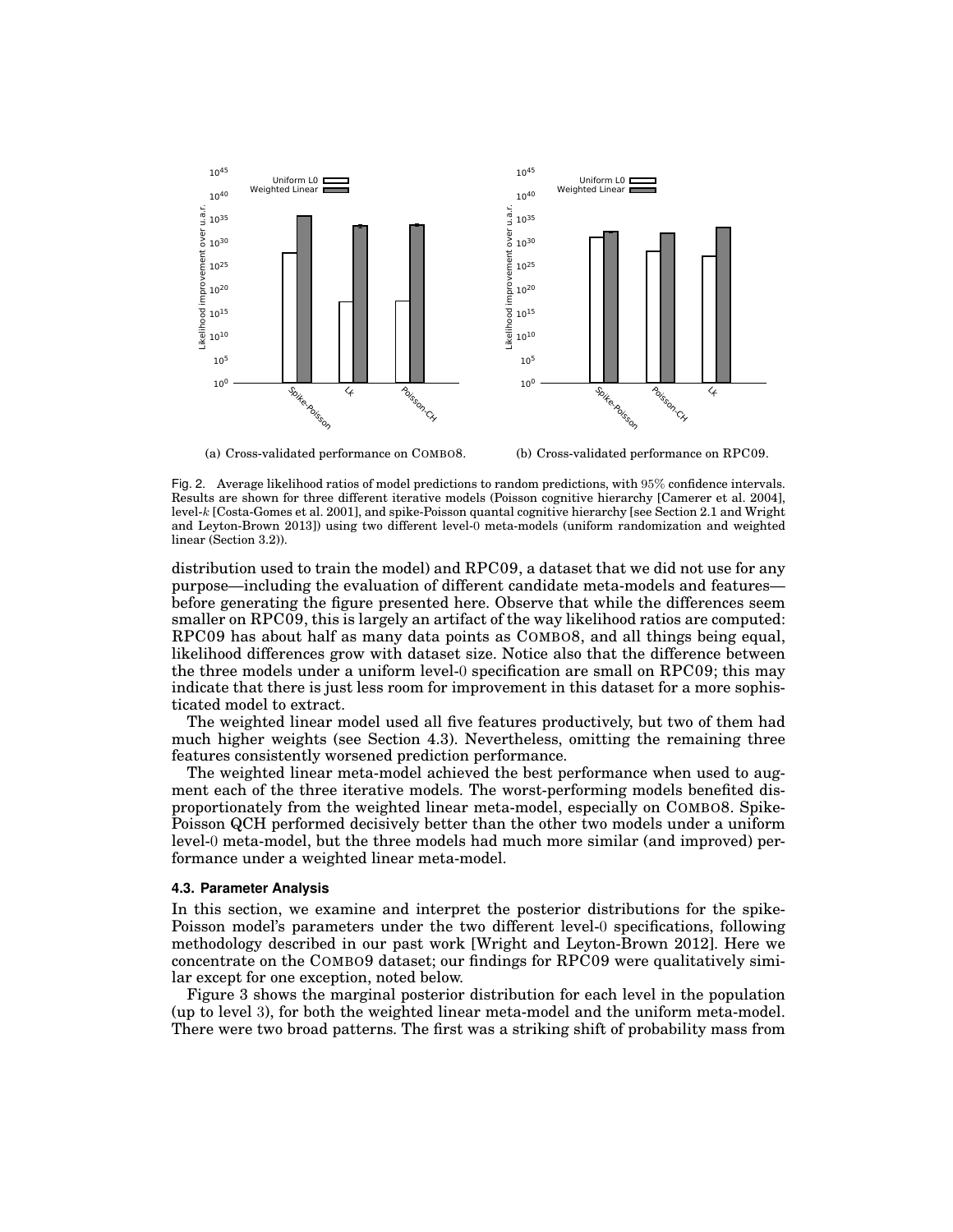

Fig. 3. Marginal cumulative posterior distributions of levels of reasoning in the COMBO8 dataset, for spike-Poisson QCH with weighted linear and uniform meta-models.

higher-level agents to level-0 agents under the weighted linear meta-model; the median posterior estimate for the proportion of level-0 agents was 0.44, compared with 0.33 for the uniform meta-model. For every nonzero level, the proportion estimated by the weighted linear meta-model was lower than that estimated by the uniform metamodel. As described in the introduction, there are two ways that an improved level-0 meta-model could improve an iterative model's predictions. First, it could simply describe the actions of level-0 agents more accurately. Second, it could also allow the model to more accurately describe the actions of higher-level agents, because higherlevel agents form their strategies by best responding to the strategies of lower-level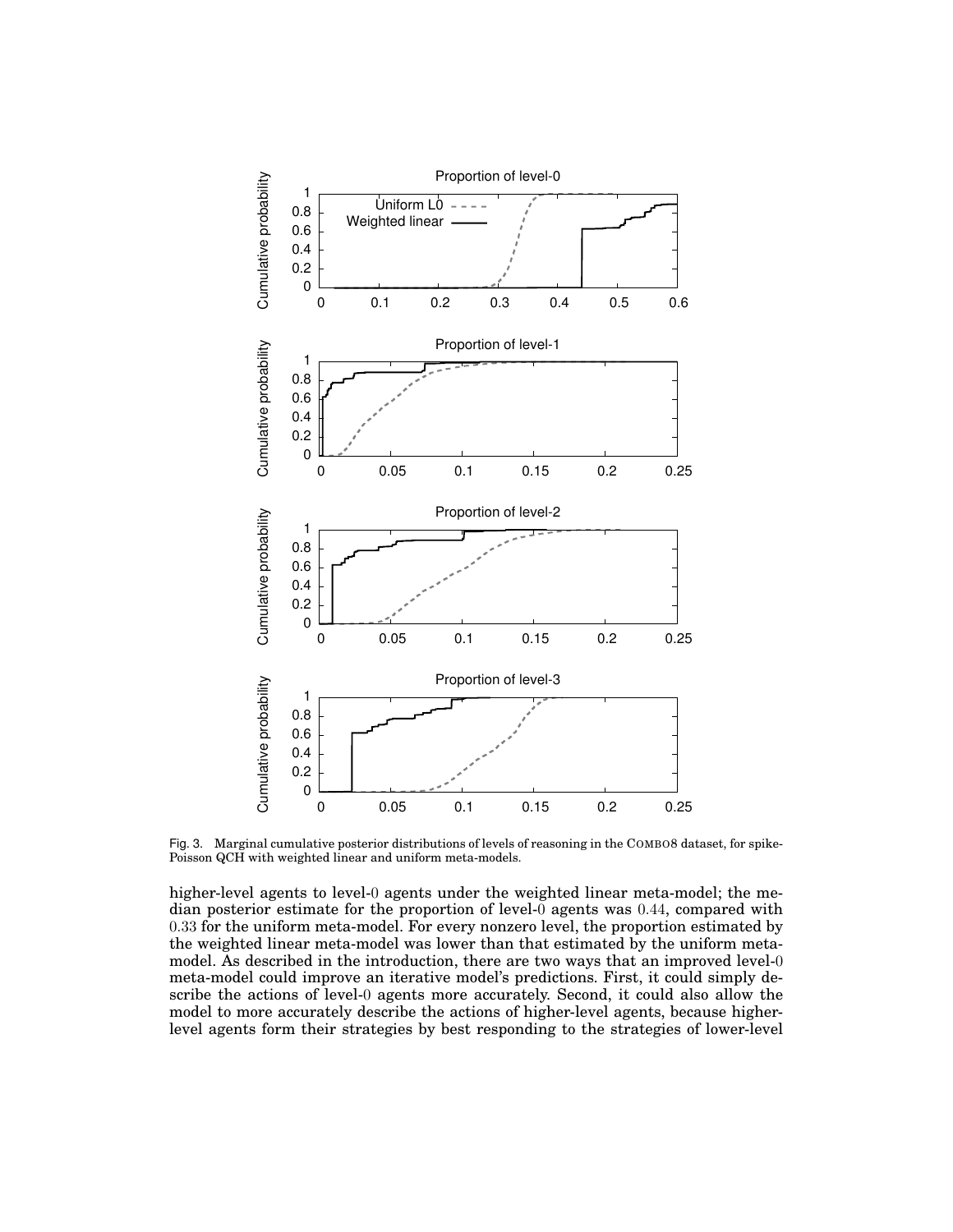

Fig. 4. Marginal cumulative posterior distributions over weight parameters of the weighted linear metamodel, for spike-Poisson QCH on the COMBO8 dataset.

agents, ultimately "grounding out" in a best response to the level-0 strategy. The large increase in the estimated number of level-0 agents emphasizes the importance of understanding these agents' behavior, both for predicting their actions *and* for predicting the behavior of the agents who respond to them.

The second pattern was a much sharper identification of the posterior estimated proportions. The vertical portions of the cumulative distributions represent modes of the density function. Each level has a very sharp modal estimate under the weighted linear meta-model. In contrast, the marginal distributions under the uniform metamodel, although roughly unimodal, do not have pronounced modes. Put another way, the data argues strongly for much more specific estimates under the weighted linear meta-model than under the uniform meta-model.

Figure 4 shows the marginal posterior distribution for the weights of the linear weighted meta-model on the COMBO8 dataset. As with the distribution over levels, the posterior distributions on the weight parameters had very tall modes and narrow support, indicating that the data argued strongly for specific ranges of parameter values; the fairness parameter seems to have two modes of differing heights, but both of these modes were in qualitatively the same range of the space (i.e., much larger than any of the other features). The fairness parameter had by far the highest median posterior weight; the remaining weight was split approximately evenly among the uniform noise, maxmax payoff, and maxmin payoff features. While both minimax regret and efficiency had very small median posterior weights, we observed a substantial performance degradation during model selection when we omitted them altogether.

The precision parameter,  $\lambda$ , was stable across both meta-models, with average fitted values of  $0.24 \pm 0.001$  for the uniform meta-model and  $0.19 \pm 0.0001$  for the weightedlinear meta-model. This parameter was the only one for which we saw qualitatively different values on RPC09. On that distribution  $\lambda$  took very large values (60 and above), which again occurred across both meta-models.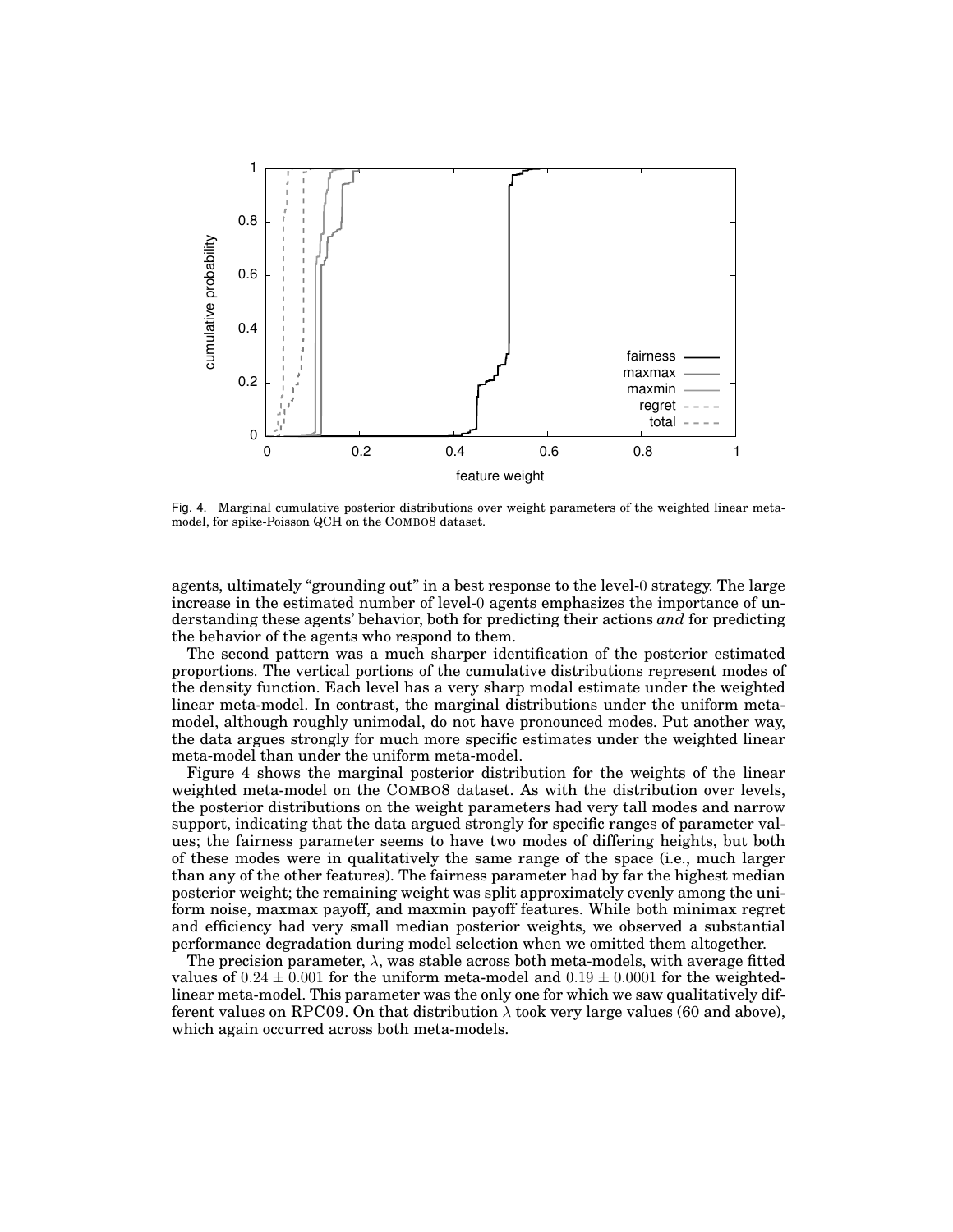#### **5. RELATED WORK**

Almost every study that employs iterative reasoning models of either the level- $k$  or cognitive hierarchy types assumes a uniform distribution of play for level-0 agents. However, there are a few exceptions. Crawford and Iriberri [2007b] specified truthtelling as the single salient action in first-price auctions. Crawford and Iriberri [2007a] manually designated certain actions as "salient" (based on visual features such as "leftmost") in a hide-and-seek game. They then estimated an iterative model with a level-0 specification in which level-0 agents play salient actions, with the strengths of each action's salience estimated under the assumption that no agent truly plays a level-0 distribution. Arad and Rubinstein [2009] specified a single action of reinforcing all battlefields equally in a Col. Blotto game as the sole level-0 action. Arad and Rubinstein [2012] specified the highest possible request as the level-0 action in a money-request game where players receive the amount of money they request, but also receive a relatively large bonus for requesting exactly 1 shekel less than the other player. Arad [2012] manually specified two "anchor" strategies for a Col. Blotto-like game in which players simultaneously assign four representatives to four separate contests in order of the representatives' ability.

In spite of the crucial dependence of iterative models upon the specification of the level-0 distribution, few studies have empirically investigated level-0 play. Agranov et al. [2010] incentivized subjects to choose an action quickly (and then to revise it after thinking) by imposing a randomized time limit when playing the beauty-contest game of Nagel [1995]. They hypothesized that early actions represent level-0 choices and that later actions represent higher-level choices. Based on this assumption, they found that level-0 behavior did not differ significantly from a uniform distribution. In contrast, Burchardi and Penczynski [2012] incentivized players to reveal their reasoning by allowing a one-time simultaneous exchange of messages between teammates playing a beauty-contest game. Teams of two simultaneously sent each other a single message containing arguments in favor of a given action, and then simultaneously chose an action, with the team's action being chosen randomly from the two choices. Burchardi and Penczynski then classified each argument according to level of reasoning, and extracted the level-0 behavior from both level-0 and higher-level arguments. They found that level-0 play was significantly different from uniform. Intriguingly, they also found that the level-0 behavior hypothesized by higher-level players was very similar to the level-0 behavior that was actually proposed.

# **6. CONCLUSIONS**

Our main result is a specification of level-0 behavior that dramatically improves the performance of each of the iterative models we evaluated—level-k, cognitive hierarchy, and quantal cognitive hierarchy. This specification depends only upon the payoffs of the game, and is thus generally applicable to any domain, even ones in which human intuition gives little guidance about the level-0 specification. A linear weighting of five nonstrategic features (maxmax payoff, maxmin payoff, minmin unfairness, minimax regret, and maxmax payoff sum) improved all three models' performances to the extent that it nearly erased differences between the original models. Omitting any of the features degraded the performance of this model, even though the median posterior weights of some features were much larger than others.

The conventional wisdom in economics is that level-0 agents exist only in the minds of higher level agents; that is, that a level-0 specification acts solely as a starting point for higher level agents' strategies. Our results argue against this point of view: the best performing model estimated that over half of the agents were level-0. These results are strong evidence that nonstrategic behavior is an important aspect of human behavior,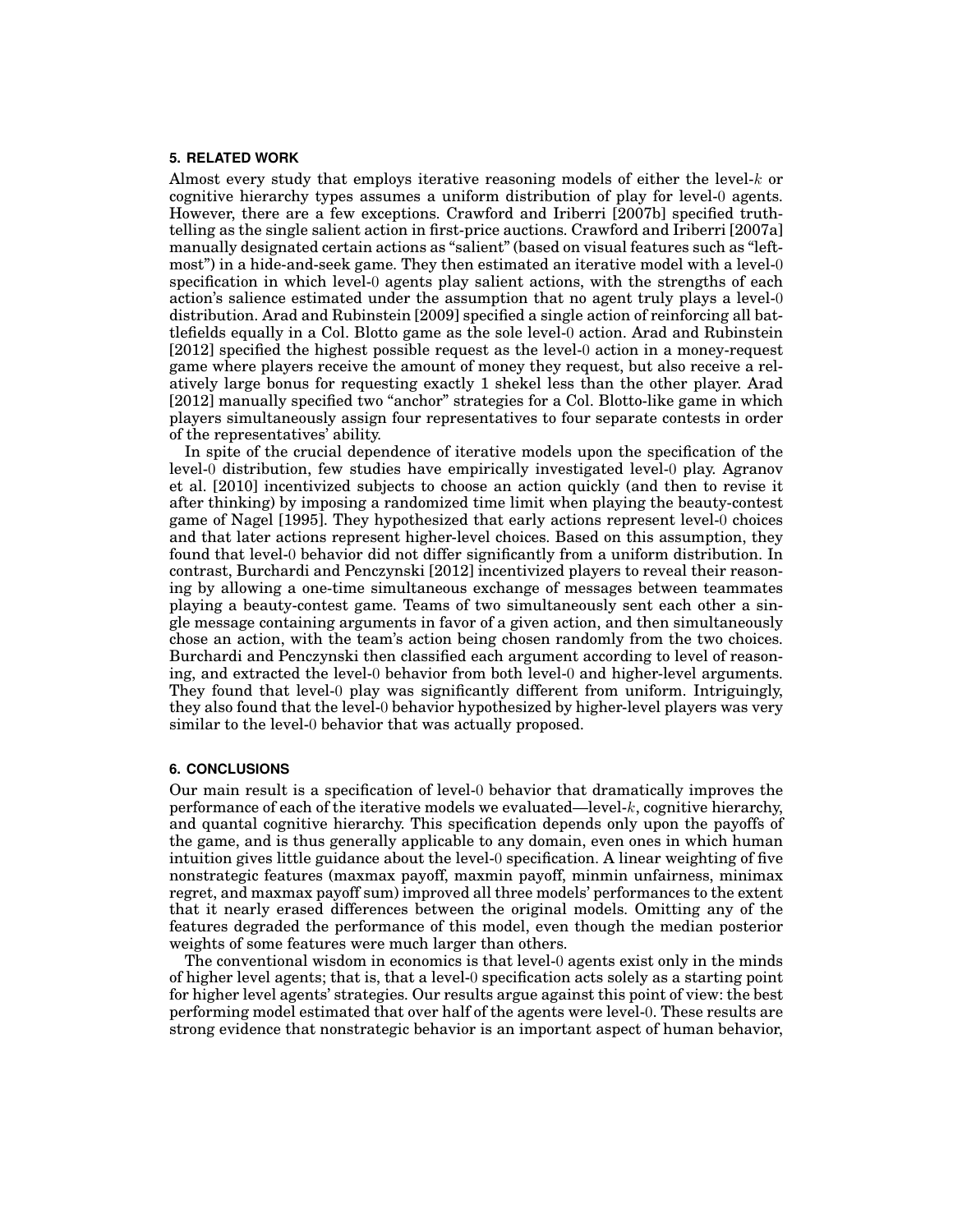even in strategic settings. Further refining our understanding of nonstrategic behavior is an important direction for future work, both in terms of the factors that are considered by nonstrategic agents, and in terms of the details of incorporating these factors into predictive behavioral models.

#### **Acknowledgements**

Thanks to Colin Camerer for very helpful early discussions about features that could form the basis of richer level-0 meta-models.

### **REFERENCES**

- AGRANOV, M., CAPLIN, A., AND TERGIMAN, C. 2010. The process of choice in guessing games. Social science working paper 1334r, California Institute of Technology. Available at http://www.wordsmatter.caltech.edu/SSPapers/sswp1334R.pdf, accessed Feb. 9, 2014.
- ARAD, A. 2012. The tennis coach problem: A game-theoretic and experimental study. *The BE Journal of Theoretical Economics 12,* 1.
- ARAD, A. AND RUBINSTEIN, A. 2009. Colonel Blotto's top secret files. Working paper. Available at http://www.dklevine.com/archive/refs4814577000000000432.pdf, accessed Feb. 9, 2014.
- ARAD, A. AND RUBINSTEIN, A. 2012. The 11–20 money request game: A level-k reasoning study. *The American Economic Review 102,* 7, 3561–3573.
- ARIELY, D. AND WALLSTEN, T. S. 1995. Seeking subjective dominance in multidimensional space: An explanation of the asymmetric dominance effect. *Organizational Behavior and Human Decision Processes 63,* 3, 223–232.
- BURCHARDI, K. AND PENCZYNSKI, S. 2012. Out of your mind: Eliciting individual reasoning in one shot games. Working paper, London School of Economics. Available at http://people.su.se/∼kburc/research/BurchardiPenczynski2012.pdf, accessed Feb. 9, 2014.
- CAMERER, C., HO, T., AND CHONG, J. 2004. A cognitive hierarchy model of games. *Quarterly Journal of Economics 119,* 3, 861–898.
- CAMERER, C. AND THALER, R. H. 1995. Anomalies: Ultimatums, dictators and manners. *The Journal of Economic Perspectives 9,* 2, 209–219.
- CAMERER, C. F. 2003. *Behavioral Game Theory: Experiments in Strategic Interaction*. Princeton University Press.
- COOPER, D. AND VAN HUYCK, J. 2003. Evidence on the equivalence of the strategic and extensive form representation of games. *Journal of Economic Theory 110,* 2, 290–308.
- COSTA-GOMES, M., CRAWFORD, V., AND BROSETA, B. 1998. Cognition and behavior in normal-form games: an experimental study. Discussion paper 98-22, UCSD. Available at http://weber.ucsd.edu/∼vcrawfor/ucsd9822.pdf, accessed Feb. 9, 2014.
- COSTA-GOMES, M., CRAWFORD, V., AND BROSETA, B. 2001. Cognition and behavior in normal-form games: An experimental study. *Econometrica 69,* 5, 1193–1235.
- CRAWFORD, V. AND IRIBERRI, N. 2007a. Fatal attraction: Salience, naïveté, and sophistication in experimental "hide-and-seek" games. *American Economic Review 97,* 5, 1731–1750.
- CRAWFORD, V. AND IRIBERRI, N. 2007b. Level- $k$  auctions: Can a nonequilibrium model of strategic thinking explain the winner's curse and overbidding in privatevalue auctions? *Econometrica 75,* 6, 1721–1770.
- GOEREE, J. K. AND HOLT, C. A. 2001. Ten little treasures of game theory and ten intuitive contradictions. *American Economic Review 91,* 5, 1402–1422.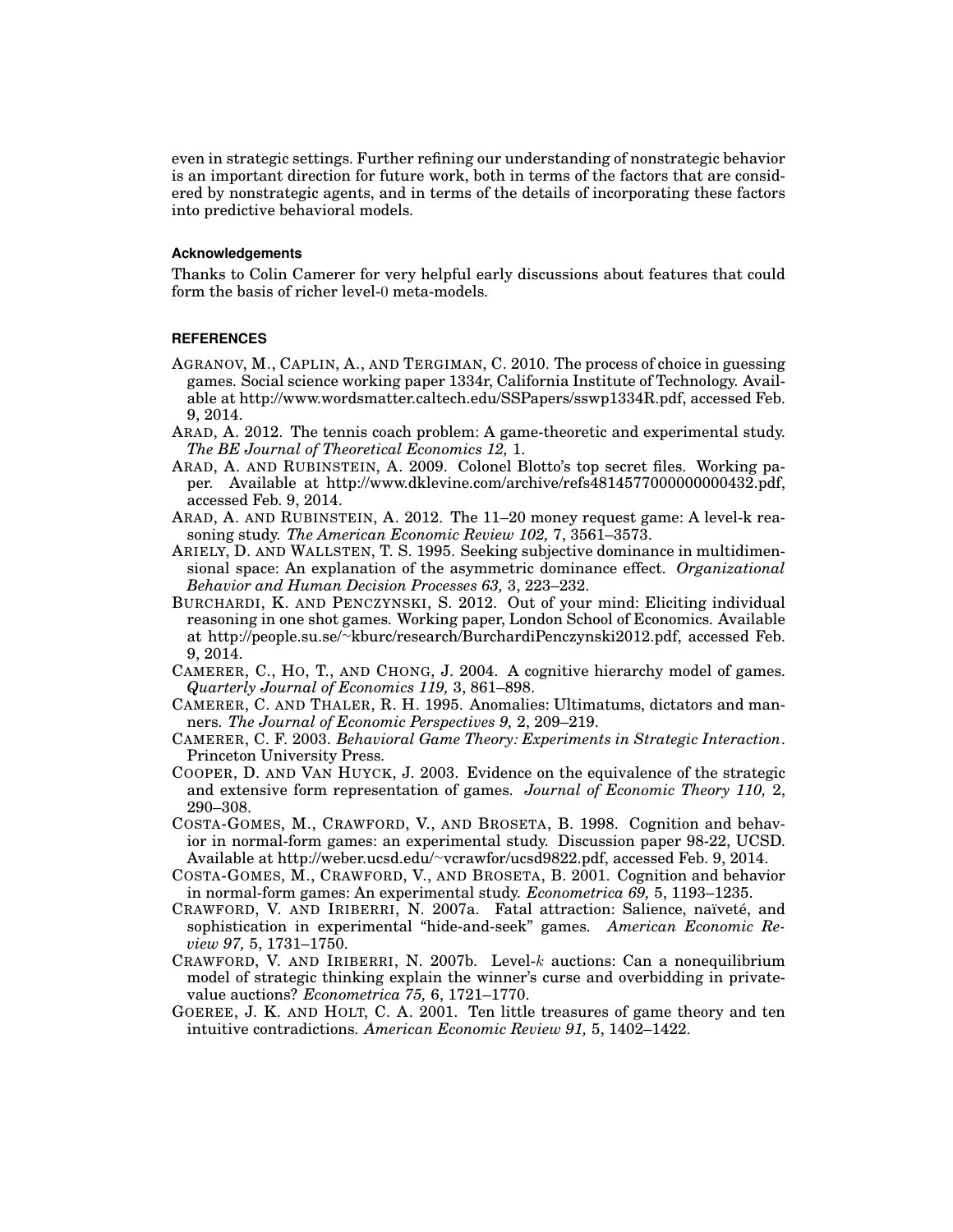- HANSEN, N. AND OSTERMEIER, A. 2001. Completely derandomized self-adaptation in evolution strategies. *Evolutionary Computation 9,* 2, 159–195.
- HARUVY, E. AND STAHL, D. 2007. Equilibrium selection and bounded rationality in symmetric normal-form games. *Journal of Economic Behavior and Organization 62,* 1, 98–119.
- HARUVY, E., STAHL, D., AND WILSON, P. 2001. Modeling and testing for heterogeneity in observed strategic behavior. *Review of Economics and Statistics 83,* 1, 146–157.
- NAGEL, R. 1995. Unraveling in guessing games: An experimental study. *American Economic Review 85,* 5, 1313–1326.
- NEAL, R. M. 2001. Annealed importance sampling. *Statistics and Computing 11,* 2, 125–139.
- ROGERS, B. W., PALFREY, T. R., AND CAMERER, C. F. 2009. Heterogeneous quantal response equilibrium and cognitive hierarchies. *Journal of Economic Theory 144,* 4, 1440–1467.
- SAVAGE, L. 1951. The Theory of Statistical Decision. *Journal of the American Statistical Association 46,* 253, 55–67.
- SIMONSON, I. 1989. Choice based on reasons: The case of attraction and compromise effects. *Journal of Consumer Research*, 158–174.
- STAHL, D. AND HARUVY, E. 2008. Level- $n$  bounded rationality and dominated strategies in normal-form games. *Journal of Economic Behavior and Organization 66,* 2, 226–232.
- STAHL, D. AND WILSON, P. 1994. Experimental evidence on players' models of other players. *Journal of Economic Behavior and Organization 25,* 3, 309–327.
- STAHL, D. AND WILSON, P. 1995. On players' models of other players: Theory and experimental evidence. *Games and Economic Behavior 10,* 1, 218–254.
- THALER, R. H. 1988. Anomalies: The ultimatum game. *The Journal of Economic Perspectives 2,* 4, 195–206.
- WITTEN, I. H. AND FRANK, E. 2000. *Data Mining: Practical Machine Learning Tools and Techniques with Java Implementations*. Morgan Kaufmann.
- WRIGHT, J. R. AND LEYTON-BROWN, K. 2010. Beyond equilibrium: Predicting human behavior in normal-form games. In *AAAI-10*. 901–907.
- WRIGHT, J. R. AND LEYTON-BROWN, K. 2012. Behavioral game-theoretic models: A Bayesian framework for parameter analysis. In *AAMAS-2012*. Vol. 2. 921–928.
- WRIGHT, J. R. AND LEYTON-BROWN, K. 2013. Predicting human behavior in unrepeated normal-form games. Working paper, University of British Columbia. arXiv:1306.0918 [cs.GT].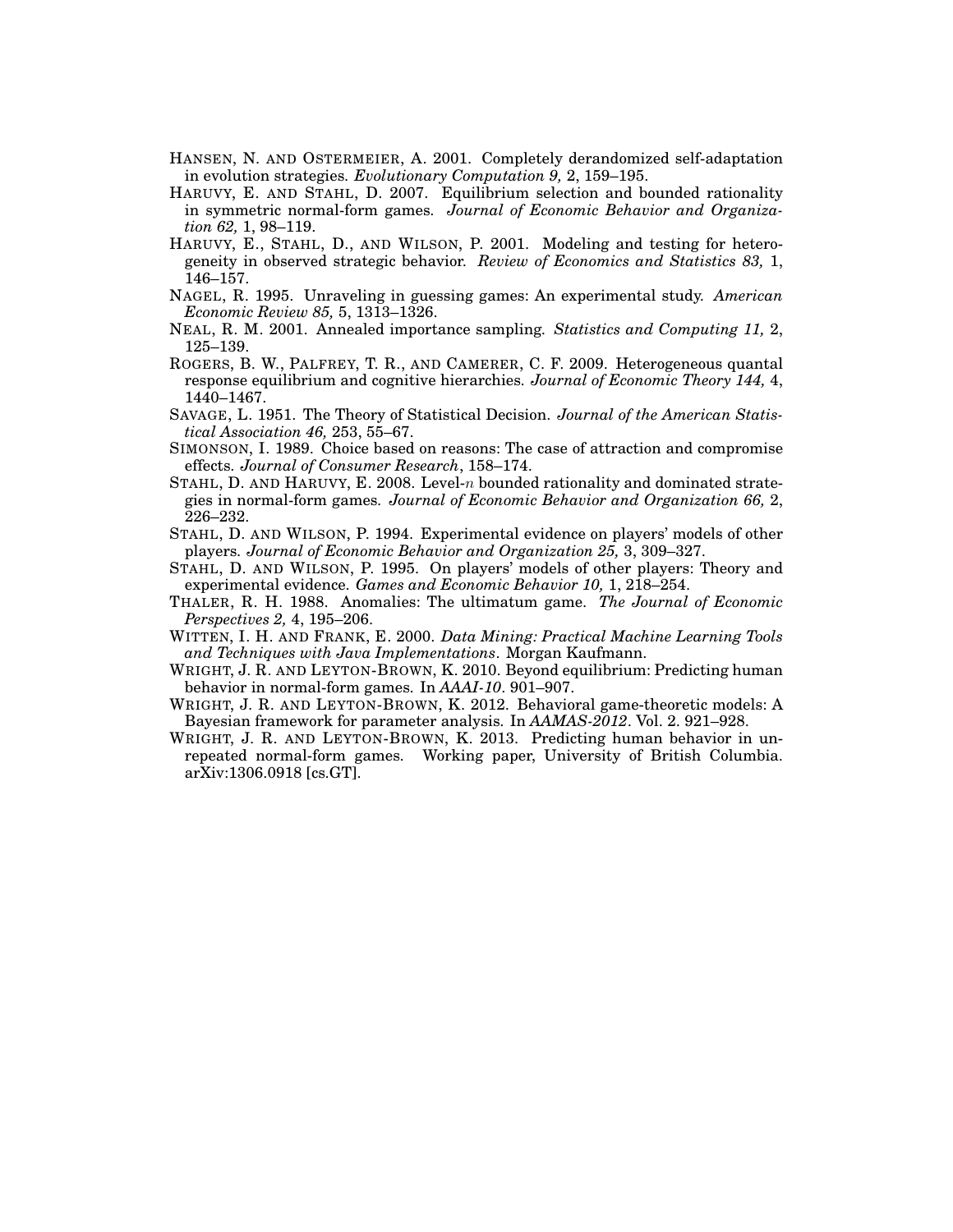#### **A. OTHER MODELS AND FEATURES**

In this appendix we provide a brief overview of some of the different functional forms and features that we rejected in favor of the weighted linear meta-model.

*Logit and log link functions.* In addition to the weighted linear form, we also investigated generalized linear models with a logit link function—i.e., we computed weighted linear sums and then normalized over the exponentials of the sums. We also looked at the opposite: normalizing over the log of the sums. The rationale for the logit link was that, as with quantal response, broadly similar sums ought to have broadly similar probabilities. The rationale for the log translation was that, as values grow large, larger differences would be required to yield the same impact on level-0 probabilities. We used these functional forms particularly for non-binary feature specifications, in which an "almost" maxmax payoff action might be expected nearly as often as the maxmax payoff action.

*Ordered veto.* In an attempt to reduce the number of parameters required to specify a weighted linear meta-model, we deeply investigated a family of models that we refer to as "ordered veto". In this specification, a single weight is learned for a fixed, ordered list of features. The prediction of the first informative feature (in the sense described in Section 3.2) is combined with the uniform prediction according to the single weight to produce the level-0 prediction.

Using the ordered veto level-0 specification adds only a single parameter  $(w_1)$  to any iterative model. It is also more cognitively plausible, as multiple behavioral studies have proposed that agents attempt to simplify decision tasks by searching for a decision that can be justified by a single attribute comparison without the need for explicit tradeoffs [e.g., see Simonson 1989; Ariely and Wallsten 1995]. The optimal feature set for ordered veto contained only two features (fairness and maxmax payoff). Although the ordered veto model yielded incremental improvements to prediction performance over the uniform-random meta-model, we still obtained substantially worse performance than that of the linear meta-model.

*Veto voting.* The fact that the optimal feature set for ordered veto contains only two features was surprising to us; for the weighted linear meta-models, adding a new element to the feature set always improved performance. On the theory that there must be information in the additional features as well, we modified the ordered veto model as follows. First, divide the features into two sets: the veto features, and the voting features. Predict using the first informative veto feature, as in ordered veto. If neither of the veto features is informative, take an average among the voting features.

*Na¨ıve Bayesian.* We evaluated two specifications of a Bayesian model, in which we conditioned on features of an action to compute the probability that a level-0 agent would play the action. If an action had a feature, its probability would be adjusted upward by a parameterized factor. The two specifications coincided for binary features, but differed for real valued features.

*Informativeness.* In addition to binary informativeness, which can only be applied to binary features, we evaluated two other approaches. The first was to omit informativeness checks. This led to serious degradations in performance when used with binary features. The second was to generalize the notion of informativeness. We attempted to capture the degree to which a feature distinguished among actions; we measured this degree of distinction by the Shannon entropy of the (normalized) distribution of feature values among the actions.